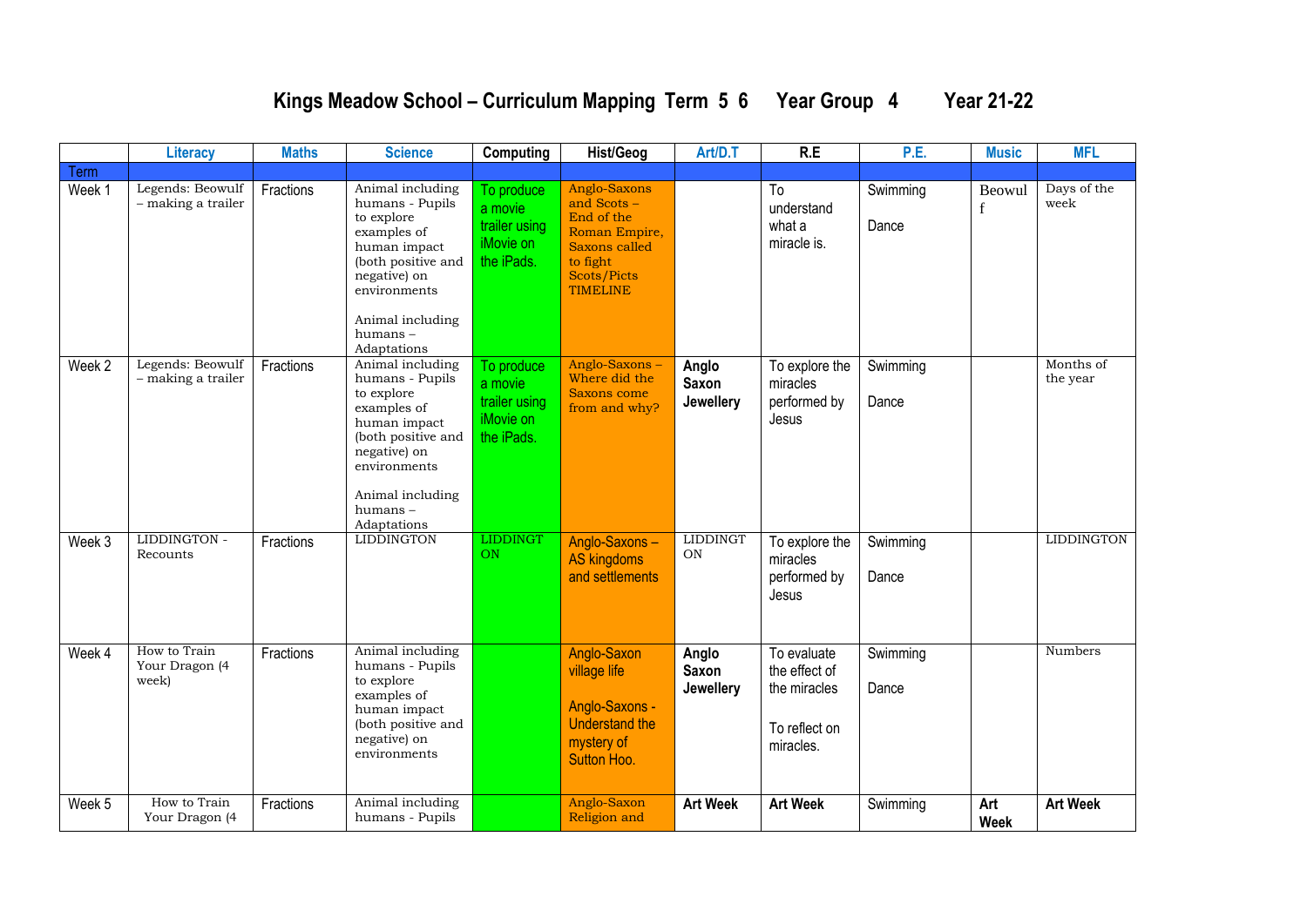|                                                | week)                                               |                                   | to explore<br>examples of<br>human impact<br>(both positive and<br>negative) on<br>environments                                            |                                                                                 | beliefs.<br>Anglo-Saxons<br>Hillforts,<br>Armour and<br><b>Runes</b>                                                      |                                                                       |                                                                     | Dance                         |                                                                                                                 |                                                                   |
|------------------------------------------------|-----------------------------------------------------|-----------------------------------|--------------------------------------------------------------------------------------------------------------------------------------------|---------------------------------------------------------------------------------|---------------------------------------------------------------------------------------------------------------------------|-----------------------------------------------------------------------|---------------------------------------------------------------------|-------------------------------|-----------------------------------------------------------------------------------------------------------------|-------------------------------------------------------------------|
| Term                                           |                                                     |                                   |                                                                                                                                            |                                                                                 |                                                                                                                           |                                                                       |                                                                     |                               |                                                                                                                 |                                                                   |
| Week 1                                         | Literacy<br>How to Train<br>Your Dragon (4<br>week) | <b>Maths</b><br><b>Statistics</b> | <b>Science</b><br>We are<br>$musicians -$<br>explore different<br>music, backing<br>tracks and digital<br>examples.                        | <b>Computing</b><br>We are<br>musicians<br>$-$ Isle of<br>Tune and<br>GarageBan | <b>Hist/Geog</b><br>Anglo-Saxons<br>and Vikings -<br>Where did the<br>Vikings come<br>from and why<br>did they come?      | Art/D.T<br>Food<br>technology<br>- Anglo-<br><b>Saxon</b><br>biscuits | R.E.<br>To know what<br>prayer is                                   | P.E.<br>Swimming<br>Athletics | <b>Music</b><br>Queen'<br>S<br>Jubilee                                                                          | <b>MFL</b><br>Numbers                                             |
| Week 2                                         | How to Train<br>Your Dragon (4<br>week)             | Time                              | We are<br>$musicians -$<br>Using Isle of<br>tune introduce<br>to the idea of<br>sequencing<br>sound clips to<br>create a<br>rhythm/melody. | We are<br>musicians<br>- Isle of<br>Tune and<br>GarageBan<br>d                  | Anglo-Saxons<br>and Vikings -<br>War and<br>Weapons:<br>understand<br>how the Vikings<br>raided places                    | Food<br>technology<br>- Anglo-<br>Saxon<br>biscuits                   | To recognise<br>the Lord's<br>prayer.                               | Swimming<br>Athletics         | Create<br>an<br>invasio<br>n<br>soundtr<br>ack<br>using -<br>Isle of<br>Tune<br>and<br>Garage<br>Band           | "Quelle est la<br>date?"                                          |
| Week 3<br><b>Assess</b><br>ment<br><b>Week</b> | Assessment<br>Week                                  | Time                              | We are<br>$musicians -$<br>recording<br>samples to use<br>in their<br>composition.                                                         | We are<br>musicians<br>$-$ Isle of<br>Tune and<br>GarageBan<br>d                | Anglo-Saxons<br>and Vikings -<br>Understand<br>how Vikings got<br>from place to<br>place                                  | Anglo-<br>Saxon<br>stone<br>carving -<br>clay                         | To compare<br>prayers from<br>different<br>religions                | Swimming<br>Athletics         | Create<br>an<br>invasio<br>$\mathbf n$<br>soundtr<br>ack<br>using -<br>Isle of<br>Tune<br>and<br>Garage<br>Band | To prepare a<br>short spoken<br>text.                             |
| Week 4<br>- Sports<br>Week                     | Riddles (2 week)                                    | Exploring<br>money                | We are<br>$musicians -$<br>creating layers<br>within their<br>composition                                                                  | We are<br>musicians<br>$-$ Isle of<br>Tune and<br>GarageBan<br>d                | Anglo-Saxons<br>and Vikings -<br><b>Further Viking</b><br>invasions and<br>Danegeld<br>Anglo-Saxon<br>laws and<br>justice | Musical<br>instruments                                                | To know the<br>differences<br>people<br>believe prayer<br>can make. | Swimming<br>Athletics         | <b>Musical</b><br>instrume<br>nts                                                                               | To memorise<br>and present<br>a short<br>spoken text.<br>Weather. |